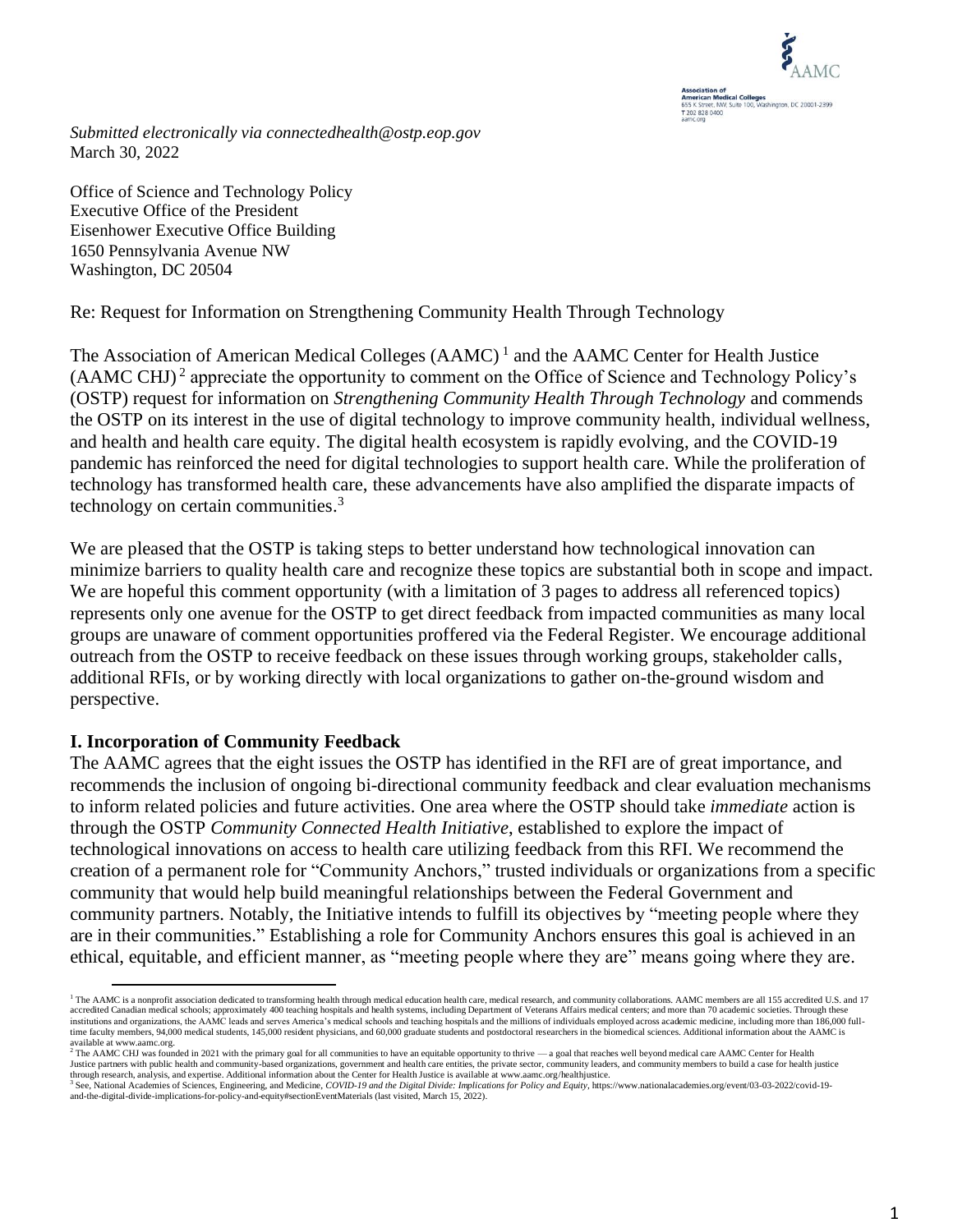

"Meeting people where they are" also requires cultural humility in addition to a holistic understanding of the shared values and experiences that shape community beliefs and practices. The [AAMC Center for Health](https://www.aamchealthjustice.org/)  [Justice,](https://www.aamchealthjustice.org/) in partnership with diverse community stakeholders, developed the *Principles [of Trustworthiness](https://www.aamchealthjustice.org/resources/trustworthiness-toolkit)* and a corresponding toolkit to help organizations and government entities equitably partner with communities and assess their own trustworthiness in those communities. <sup>4</sup> These Principles could buttress any community engagement strategy, and the AAMC would be happy to provide guidance on how they could be incorporated into the *Community Connected Health Initiative*. The Center for Health Justice also has well established multi-sector relationships with organizations and community leaders,<sup>5</sup> many of whom would be eager to serve as a Community Anchor. <sup>6</sup> Efforts to mitigate systemic racism, classism, and misogyny in digital health technology requires the inclusion of all groups facing inequities.<sup>7</sup>

## **II. Key Priority Areas**

The OSTP is well positioned to conceptualize a solutions-based strategy to enhance the use of digital technology and deliver precise interventions to close inequities. In this approach, there are several issues we believe deserve priority attention:

## *Telehealth and Digital Access*

Teaching hospitals, faculty physicians, and other providers have responded to the public health emergency (PHE) and the related waivers and flexibilities provided by Congress by rapidly implementing telehealth in order to provide continued access to medical care for their patients. For March and April 2020, faculty practices on average were providing approximately 50% of their ambulatory visits via telehealth, a dramatic increase from the use of telehealth prior to the pandemic.<sup>8</sup> Although the use of telehealth has declined from its peak in March and April 2020, the use of telehealth services remains high at roughly 20% of ambulatory visits.

Throughout the PHE, the expansion of telehealth has afforded patients access to care without risking potential exposure to COVID-19. Telehealth services have also improved access to care for those in vulnerable populations who, because of their job, lack of others to help care for their dependents, transportation issues and other limitations, are not able to attend an in-person visit. Critically, telehealth has also improved access to care for those in racial and ethnic minority groups that have been historically disadvantaged by health systems. Audio-only visits have improved access to virtual care for patients who do not have access to the devices or broadband for audiovisual calls, are not comfortable with digital technology, or do not have someone available to assist them. Patients in rural areas or those with lower socioeconomic status are more likely to have limited broadband access and may not have access to the technology needed for two-way audio-visual communication.

The AAMC believes that in order to ensure patients continue to receive the increased access to care through telehealth, the patient location restrictions and rural site requirements imposed by Medicare must be removed to allow patients to receive telehealth in any geographic location, including in their home. Improvements must also be made to broadband technology in order to sustain telehealth usage throughout

<sup>4</sup> AAMC Center for Health Justice, https://www.aamc.org/healthjustice; Also see, *AAMC Principles of Trustworthiness*[, https://www.aamc.org/trustworthiness;](https://www.aamc.org/trustworthiness) *Principles of Trustworthiness Toolkit*, [https://www.aamc.org/trustworthiness#toolkit;](https://www.aamc.org/trustworthiness#toolkit) (last visited February 28, 2022).<br><sup>5</sup> See AAMC Collaborative for Health Equity: Act, Research, Generate Evidence (CHARGE); CHARGE cultivates the health equity community by adva

programmatic solutions to health and health care inequities. <https://www.aamchealthjustice.org/get-involved/aamc-charge> (last visited February 28, 2022).<br><sup>6</sup> Assessing Meaningful Community Engagement: A Conceptual Model to

Medicine, Washington, DC. <https://doi.org/10.31478/202202c> (February 14, 2022).<br><sup>7</sup> AAMC Comments to OSTP and NSF on *Implementation Plan for a National Artificial Intelligence Research Resource* (September, 2021) 86 FR 39

<sup>&</sup>lt;sup>8</sup> The Clinical Practice Solutions Center (CPSC), owned by the Association of American Medical Colleges and Vizient, is the result of a partnership that works with member practice plans to collect data on provider practice patterns and performance. This analysis included data from 65 faculty practices.